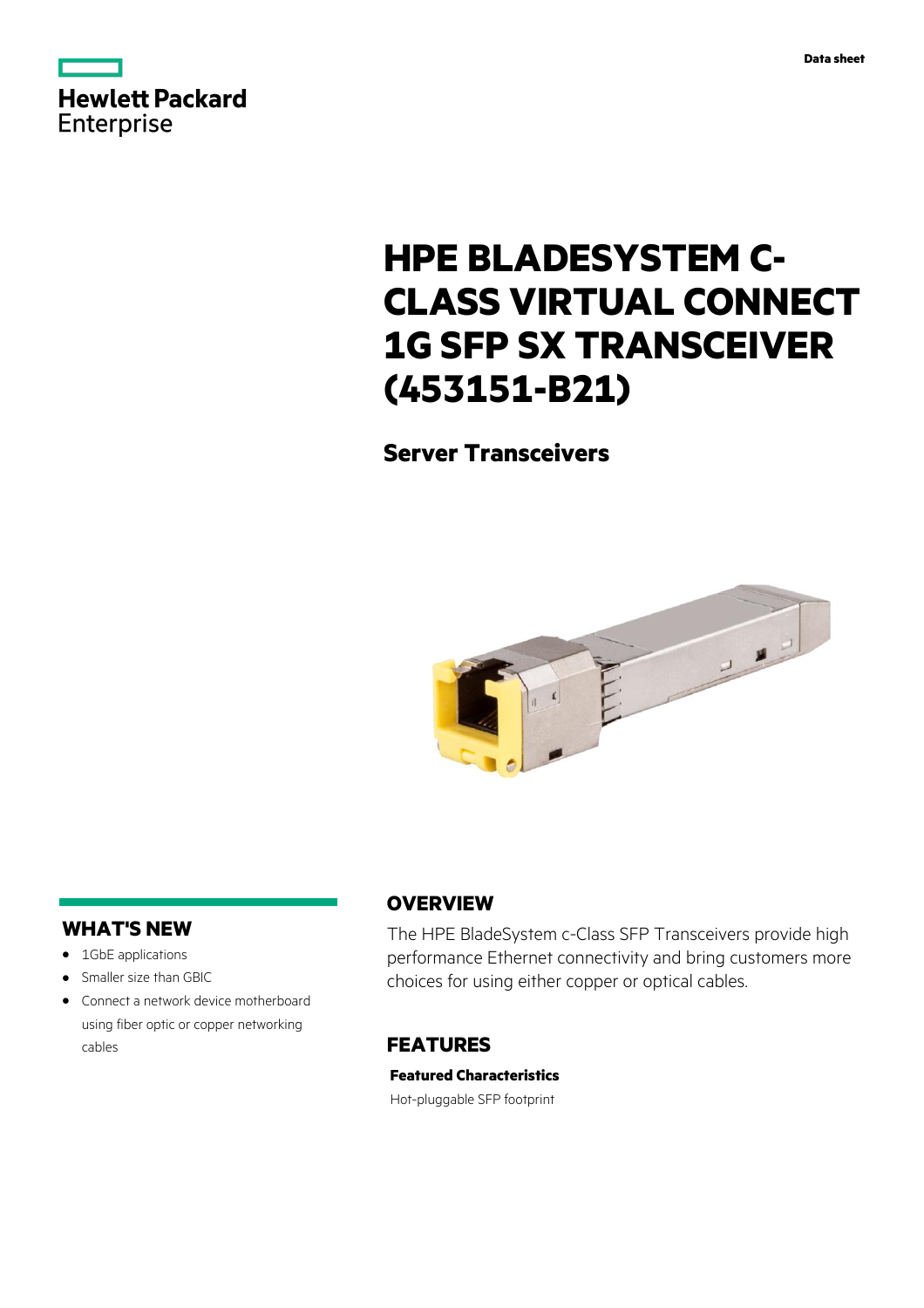RoHS Compliant and Lead-Free Metal enclosure, for lower EMI Low power dissipation

#### **Technical specifications HPE BladeSystem c-Class Virtual Connect 1G SFP SX Transceiver**

| <b>Product Number</b>                | 453151-B21                                              |
|--------------------------------------|---------------------------------------------------------|
| <b>Ports</b>                         | 1 LC 1000BASE-SX port<br>Duplex: full only              |
| <b>Connector type</b>                | Duplex LC                                               |
| Wavelength                           | 850 nm                                                  |
| <b>Transceiver form factor</b>       | <b>SFP</b>                                              |
| <b>Cable type</b>                    | <b>MMF</b>                                              |
| <b>Fiber type</b>                    | Multi Mode                                              |
| <b>Maximum distance</b>              | Up to 500 m on 50/125 ?m MMF, 300 m on 62.5/125 ?m MMF  |
| <b>Product Dimensions (imperial)</b> | 2.24(d) x 0.54(w) x 0.48(h) in. (5.69 x 1.37 x 1.22 cm) |